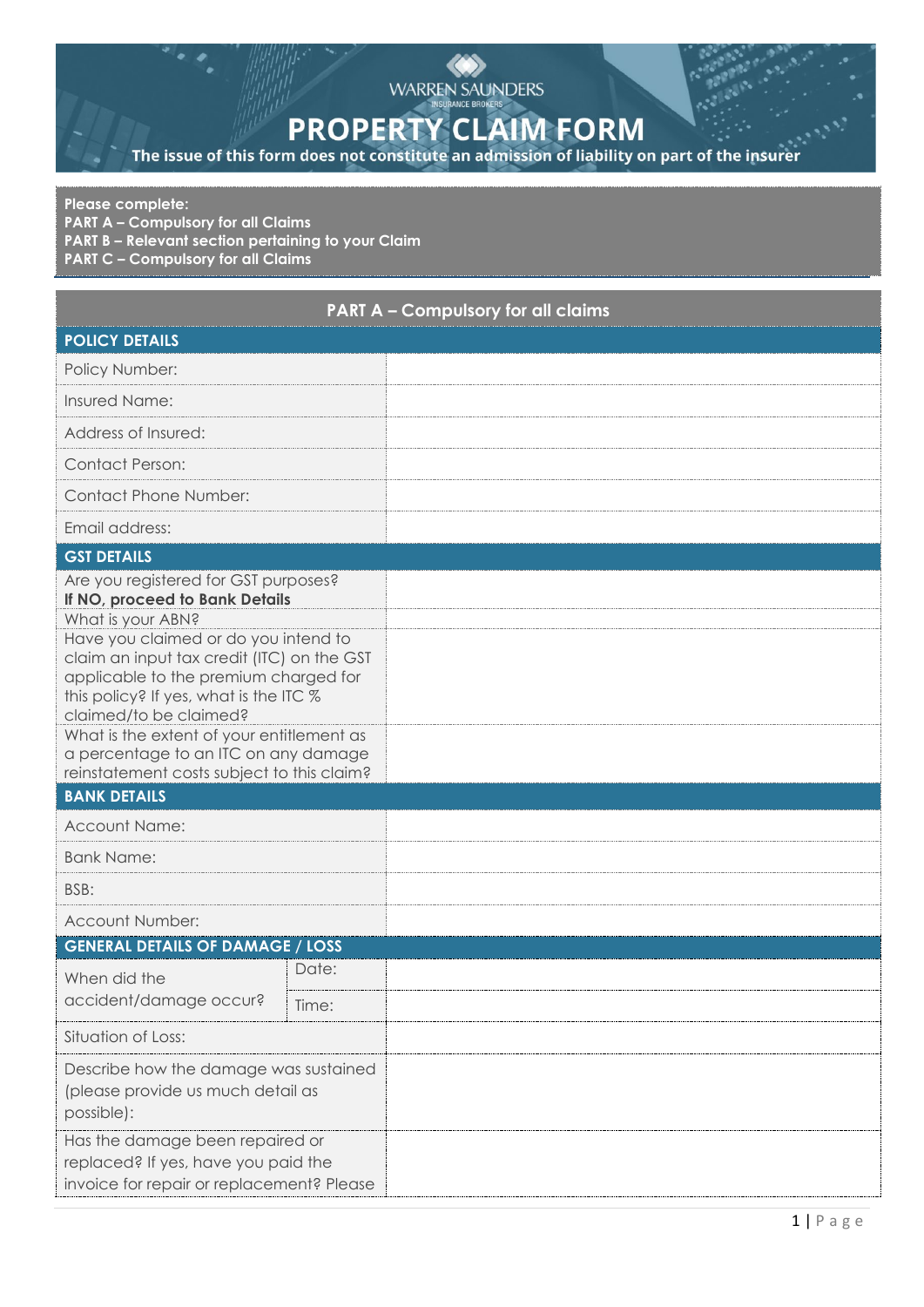| attach any quotations and/or invoices<br>obtained.                                                                                                                                                                   |       |                                                                                   |  |  |  |  |  |  |
|----------------------------------------------------------------------------------------------------------------------------------------------------------------------------------------------------------------------|-------|-----------------------------------------------------------------------------------|--|--|--|--|--|--|
| <b>THIRD PARTIES</b>                                                                                                                                                                                                 |       |                                                                                   |  |  |  |  |  |  |
| Do you know who is responsible for the<br>loss of / damage to your property?<br>If yes, please provide the name, address,<br>and any other information about the<br>person(s) responsible.<br><b>WITNESSES</b>       |       |                                                                                   |  |  |  |  |  |  |
| Were there any witnesses to the event<br>resulting in this claim? If yes, please<br>provide the name, address, and contact<br>details of the witness(s), and detail of<br>where the witness was at the time of loss. |       |                                                                                   |  |  |  |  |  |  |
|                                                                                                                                                                                                                      |       | POLICE INFORMATION - for theft / fire / impact / malicious damage / loss of money |  |  |  |  |  |  |
| Were police notified of the claimed<br>event?<br>Did the police attend the scene?                                                                                                                                    |       |                                                                                   |  |  |  |  |  |  |
| Police station incident was reported to:                                                                                                                                                                             |       |                                                                                   |  |  |  |  |  |  |
| Police officer name:                                                                                                                                                                                                 |       |                                                                                   |  |  |  |  |  |  |
| Police report number:                                                                                                                                                                                                |       |                                                                                   |  |  |  |  |  |  |
| Have the police recovered any<br>property? If yes, please give details:                                                                                                                                              |       |                                                                                   |  |  |  |  |  |  |
|                                                                                                                                                                                                                      |       | PART B - Please only complete the section relevant to your Claim                  |  |  |  |  |  |  |
|                                                                                                                                                                                                                      |       |                                                                                   |  |  |  |  |  |  |
| STORM & WATER DAMAGE / BURST PIPES                                                                                                                                                                                   |       |                                                                                   |  |  |  |  |  |  |
| Did water enter your premises via a storm<br>created opening? If yes, please provide<br>relevant details:                                                                                                            |       |                                                                                   |  |  |  |  |  |  |
| Should your claimed damage be the<br>result of a burst pipe, please provide<br>details of the cause of pipe failure:                                                                                                 |       |                                                                                   |  |  |  |  |  |  |
| <b>BREAKAGE OF GLASS</b>                                                                                                                                                                                             |       |                                                                                   |  |  |  |  |  |  |
| Please provide detail of broken item:                                                                                                                                                                                |       |                                                                                   |  |  |  |  |  |  |
| Did damage occur to window<br>signwriting?                                                                                                                                                                           |       |                                                                                   |  |  |  |  |  |  |
| <b>MACHINERY / ELECTRONIC BREAKDOWN</b>                                                                                                                                                                              |       |                                                                                   |  |  |  |  |  |  |
| What caused the failure of the damaged<br>item?                                                                                                                                                                      |       |                                                                                   |  |  |  |  |  |  |
| What is the approximate age of the<br>damaged item?                                                                                                                                                                  |       |                                                                                   |  |  |  |  |  |  |
| <b>BURGLARY / THEFT / MALICIOUS DAMAGE / MONEY</b>                                                                                                                                                                   |       |                                                                                   |  |  |  |  |  |  |
|                                                                                                                                                                                                                      | Name: |                                                                                   |  |  |  |  |  |  |
| Who discovered the loss,<br>theft, or damage?                                                                                                                                                                        | Date: |                                                                                   |  |  |  |  |  |  |